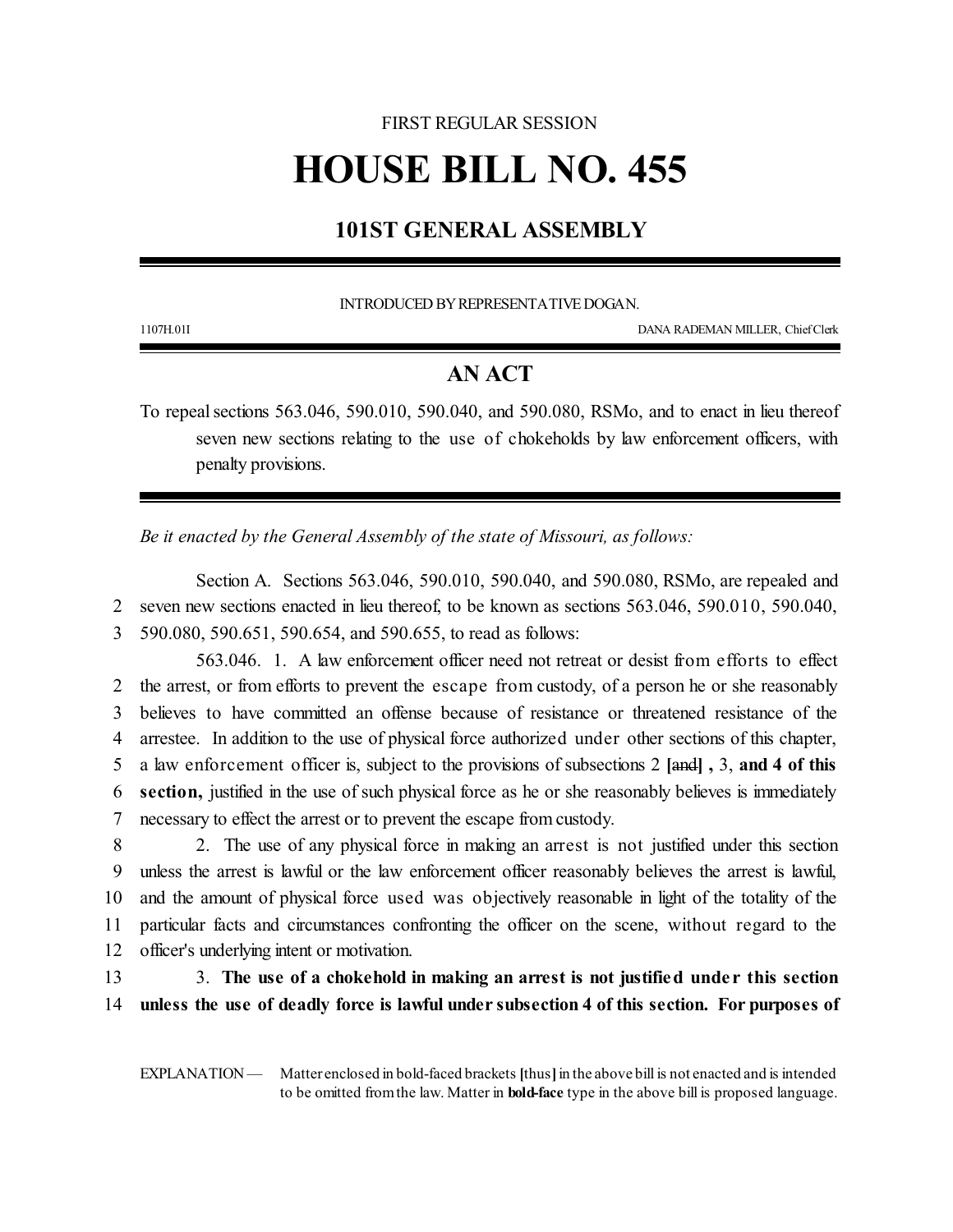| 15             | this section, "chokehold" means the intentional and prolonged application of force to a                 |
|----------------|---------------------------------------------------------------------------------------------------------|
| 16             | person's throat or windpipe that prevents or hinders breathing or reduces the intake of air.            |
| 17             | 4. In effecting an arrest or in preventing an escape from custody, a law enforcement                    |
| 18             | officer is justified in using deadly force only:                                                        |
| 19             | (1) When deadly force is authorized under other sections of this chapter; or                            |
| 20             | When the officer reasonably believes that such use of deadly force is immediately<br>(2)                |
| 21             | necessary to effect the arrest or prevent an escape from custody and also reasonably believes that      |
| 22             | the person to be arrested:                                                                              |
| 23             | (a) Has committed or attempted to commit a felony offense involving the infliction or                   |
| 24             | threatened infliction of serious physical injury; or                                                    |
| 25             | (b) Is attempting to escape by use of a deadly weapon or dangerous instrument; or                       |
| 26             | (c) May otherwise endanger life or inflict serious physical injury to the officer or others             |
| 27             | unless arrested without delay.                                                                          |
| 28             | [4.] 5. The defendant shall have the burden of injecting the issue of justification under               |
| 29             | this section.                                                                                           |
|                | 590.010. As used in this chapter, the following terms mean:                                             |
| $\overline{2}$ | (1) "Carotid restraint", the use of any body part or object to apply pressure to the                    |
| 3              | carotid arteries on the sides of a person's neck with the purpose, intent, or effect of                 |
| $\overline{4}$ | controlling or restricting the person's movement or restricting the person's blood flow.                |
| 5              | The use of a carotid restraint shall not prevent or hinder breathing;                                   |
| 6              | (2) "Chokehold", the intentional and prolonged application of force to a person's                       |
| 7              | throat or windpipe that prevents or hinders breathing or reduces the intake of air;                     |
| 8              | (3) "Commission", when not obviously referring to the POST commission, means a grant                    |
| 9              | of authority to act as a peace officer;                                                                 |
| 10             | $[2]$ (4) "Director", the director of the Missouri department of public safety or his or                |
| 11             | her designated agent or representative;                                                                 |
| 12             | $\left[\frac{3}{2}\right]$ (5) "Peace officer", a law enforcement officer of the state or any political |
| 13             | subdivision of the state with the power of arrest for a violation of the criminal code or declared      |
| 14             | or deemed to be a peace officer by state statute;                                                       |
| 15             | $[(4)]$ (6) "POST commission", the peace officer standards and training commission;                     |
| 16             | "Reserve peace officer", a peace officer who regularly works less than thirty<br>$(5)$ $(7)$            |
| 17             | hours per week;                                                                                         |
| 18             | "School protection officer", an elementary or secondary school teacher or<br>[(6)] (8)                  |
| 19             | administrator who has been designated as a school protection officer by a school district.              |
|                |                                                                                                         |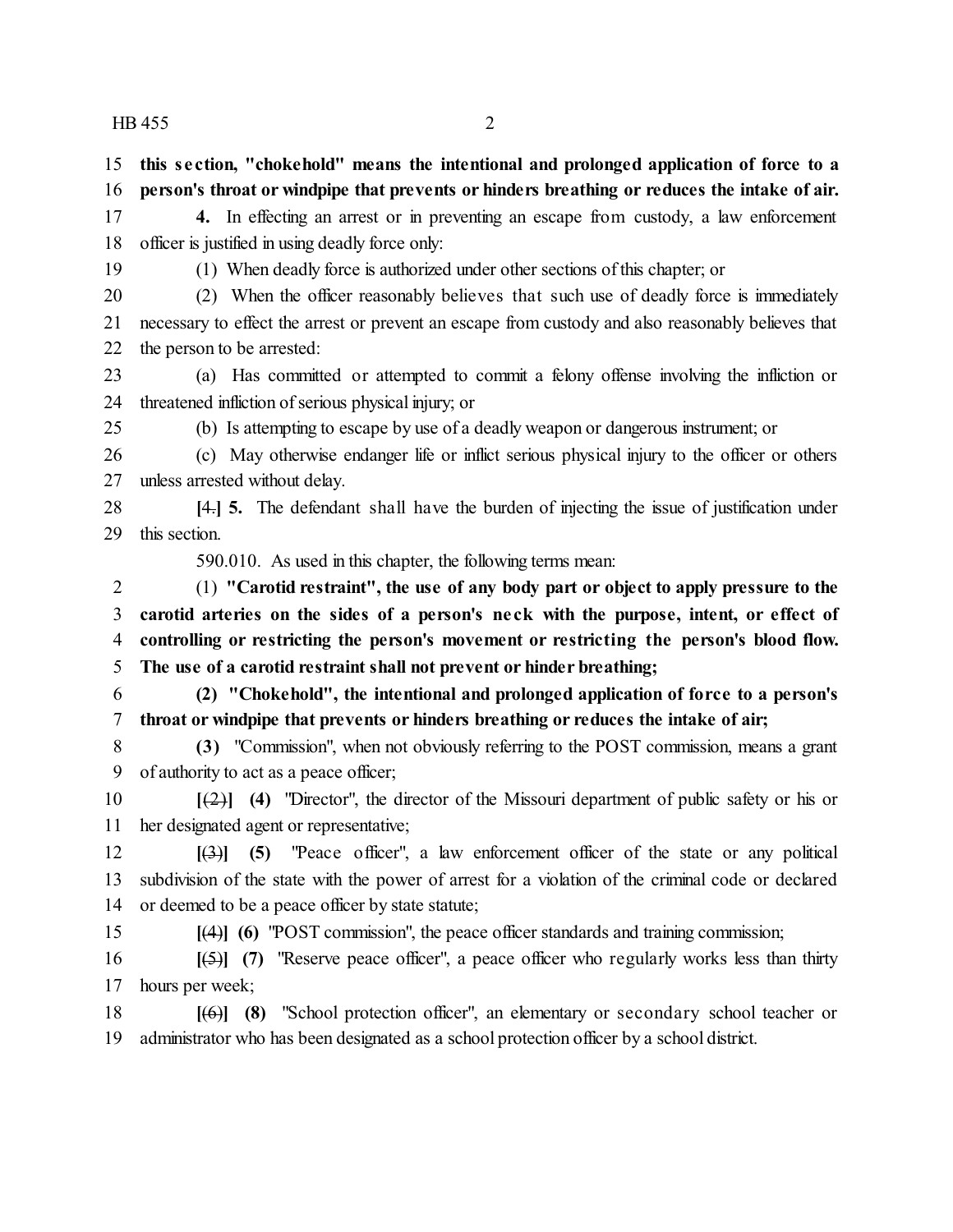590.040. 1. The POST commission shall set the minimum number of hours of basic training for licensure as a peace officer no lower than four hundred seventy and no higher than six hundred, with the following exceptions:

 (1) Up to one thousand hours may be mandated for any class of license required for commission by a state law enforcement agency;

 (2) As few as one hundred twenty hours may be mandated for any class of license restricted to commission as a reserve peace officer with police powers limited to the commissioning political subdivision;

 (3) Persons validly licensed on August 28, 2001, may retain licensure without additional 10 basic training;

 (4) Persons licensed and commissioned within a county of the third classification before July 1, 2002, may retain licensure with one hundred twenty hours of basic training if the commissioning political subdivision has adopted an order or ordinance to that effect;

 (5) Persons serving as a reserve officer on August 27, 2001, within a county of the first classification or a county with a charter form of government and with more than one million inhabitants on August 27, 2001, having previously completed a minimum of one hundred sixty hours of training, shall be granted a license necessary to function as a reserve peace officer only within such county. For the purposes of this subdivision, the term "reserve officer" shall mean any person who serves in a less than full-time law enforcement capacity, with or without pay and who, without certification, has no power of arrest and who, without certification, must be under the direct and immediate accompaniment of a certified peace officer of the same agency at all times while on duty; and

 (6) The POST commission shall provide for the recognition of basic training received at law enforcement training centers of other states, the military, the federal government and territories of the United States regardless of the number of hours included in such training and shall have authority to require supplemental training as a condition of eligibility for licensure.

 2. The director shall have the authority to limit any exception provided in subsection 1 of this section to persons remaining in the same commission or transferring to a commission in a similar jurisdiction.

 3. The basic training of every peace officer, except agents of the conservation commission, shall include at least thirty hours of training in the investigation and management of cases involving domestic and family violence. Such training shall include instruction, specific to domestic and family violence cases, regarding: report writing; physical abuse, sexual abuse, child fatalities and child neglect; interviewing children and alleged perpetrators; the nature, extent and causes of domestic and family violence; the safety of victims, other family and household members and investigating officers; legal rights and remedies available to victims,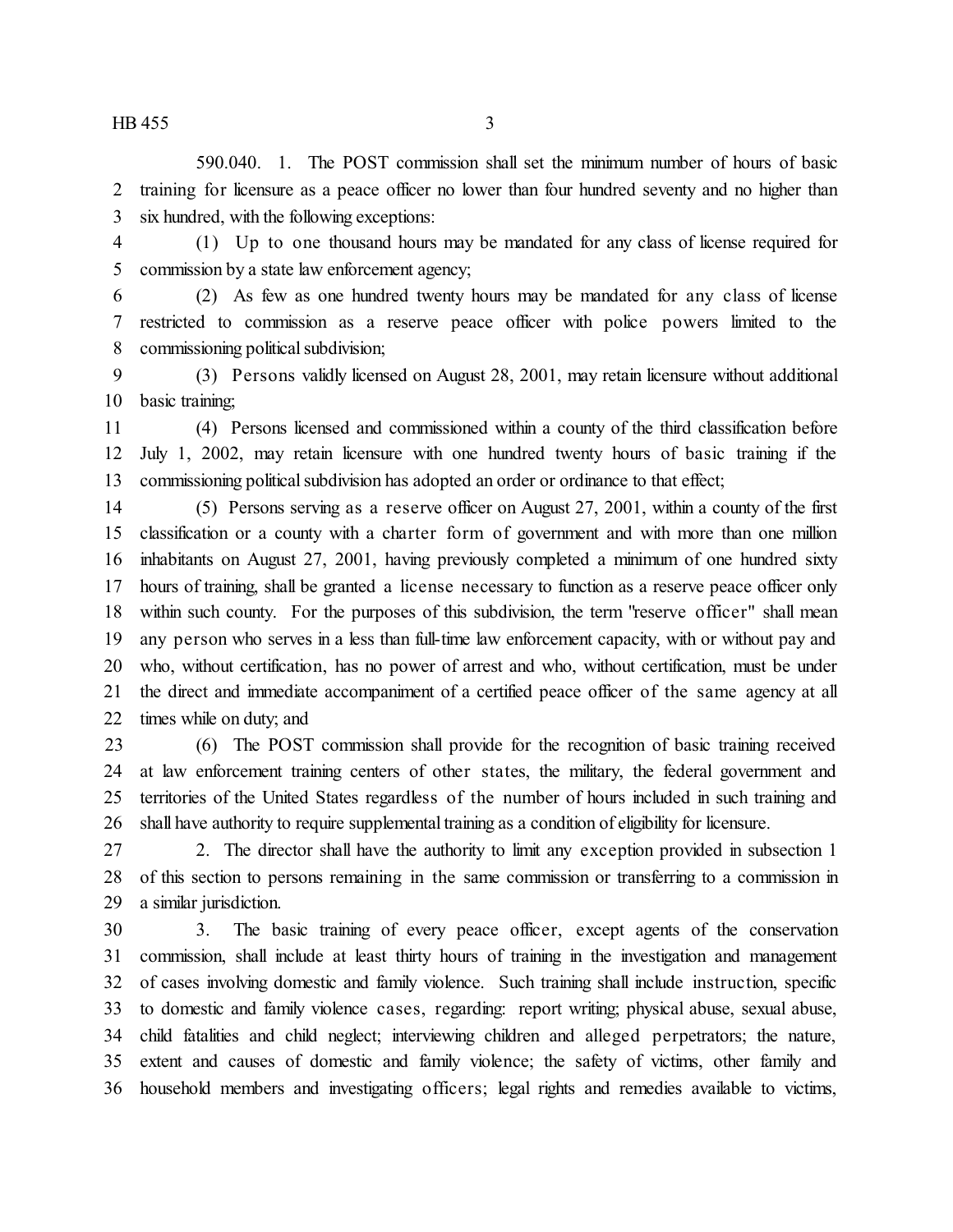including rights to compensation and the enforcement of civil and criminal remedies; services available to victims and their children; the effects of cultural, racial and gender bias in law enforcement; and state statutes. Said curriculum shall be developed and presented in consultation with the department of health and senior services, the children's division, public and private providers of programs for victims of domestic and family violence, persons who have demonstrated expertise in training and education concerning domestic and family violence, and the Missouri coalition against domestic violence.

 **4. The basic training of eve ry peace officer, except agents of the conservation commission, shall prohibit the use of chokeholds unless the use of deadly force is lawful. Law enforcement agencies wishing to use carotid restraints shall instruct peace officers on the difference between carotid restraints and chokeholds.**

590.080. 1. The director shall have cause to discipline any peace officer licensee who: (1) Is unable to perform the functions of a peace officer with reasonable competency or

reasonable safety as a result of a mental condition, including alcohol or substance abuse;

(2) Has committed any criminal offense, whether or not a criminal charge has been filed;

 (3) **Has applied a chokehold in the course of his or her duties as a peace officer when the use of deadly force was not lawful and the chokehold resulted in serious injury or death, regardless of whether the licensee is criminally prosecuted;**

 **(4)** Has committed any act while on active duty or under color of law that involves moral turpitude or a reckless disregard for the safety of the public or any person;

 **[**(4)**] (5)** Has caused a material fact to be misrepresented for the purpose of obtaining or retaining a peace officer commission or any license issued pursuant to this chapter;

 **[**(5)**] (6)** Has violated a condition of any order of probation lawfully issued by the director; or

 **[**(6)**] (7)** Has violated a provision of this chapter or a rule promulgated pursuant to this chapter.

 2. When the director has knowledge of cause to discipline a peace officer **[**license**] licensee** pursuant to this section, the director may cause a complaint to be filed with the administrative hearing commission, which shall conduct a hearing to determine whether the director has cause for discipline, and which shall issue findings of fact and conclusions of law on the matter. The administrative hearing commission shall not consider the relative severity of the cause for discipline or any rehabilitation of the licensee or otherwise impinge upon the discretion of the director to determine appropriate discipline when cause exists pursuant to this section.

 3. Upon a finding by the administrative hearing commission that cause to discipline exists, the director shall, within thirty days, hold a hearing to determine the form of discipline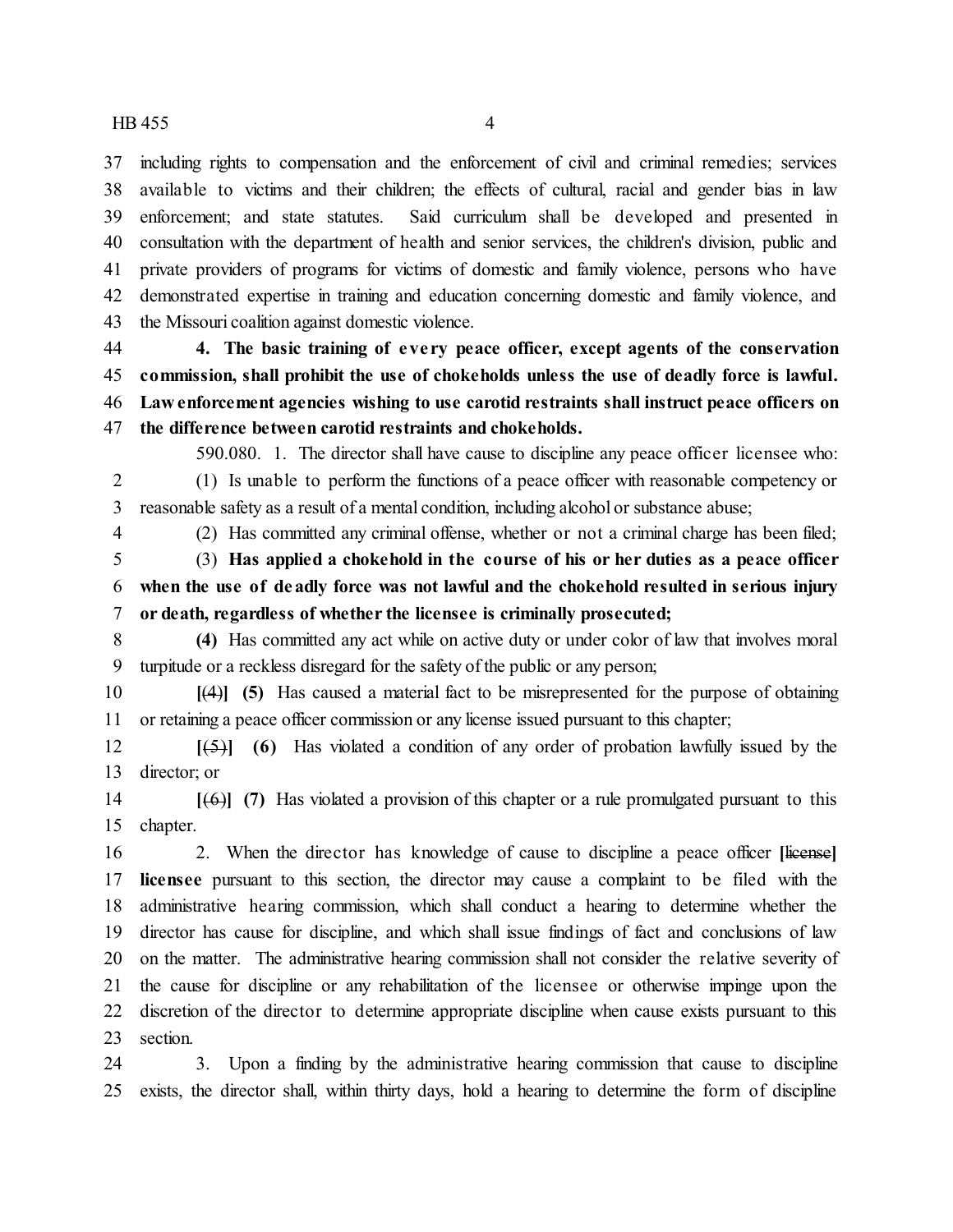to be imposed and thereafter shall probate, suspend, or permanently revoke the license at issue.

 If the licensee fails to appear at the director's hearing, this shall constitute a waiver of the right to such hearing. **The director shall produce an annual public report including a list of officers from each law enforcement agency whose licenses are on probation, suspended, or revoked and post such report on the department's website.**

 4. Notice of any hearing pursuant to this chapter or section may be made by certified mail to the licensee's address of record pursuant to subdivision (2) of subsection 3 of section 590.130. Proof of refusal of the licensee to accept delivery or the inability of postal authorities to deliver such certified mail shall be evidence that required notice has been given. Notice may be given by publication.

 5. Nothing contained in this section shall prevent a licensee from informally disposing of a cause for discipline with the consent of the director by voluntarily surrendering a license or by voluntarily submitting to discipline.

 6. The provisions of chapter 621 and any amendments thereto, except those provisions or amendments that are in conflict with this chapter, shall apply to and govern the proceedings of the administrative hearing commission and pursuant to this section the rights and duties of the parties involved.

**590.651. All law enforcement agencies shall prohibit the use of chokeholds except for when the use of deadly force is lawful. The use of chokeholds shall be defined as deadly force pursuant to section 563.011 and shall be reported to the attorney general for publication.**

**590.654. 1. Any peace officer or security guard who, while in the performance of his or her official duties, us e s a chokehold and causes death to another person in circumstance s in which a reasonable person would believe the use of deadly force is not justified shall be guilty of the offense of aggravated strangulation in the first degree. Such offense shall be a class A felony.**

 **2. Any peace officer who is found guilty or has entered a plea of guilty or nolo contendere under this section shall be referred for disciplinary action pursuant to section 590.080.**

**590.655. 1. Any peace officer or security guard who, while in the performance of his or her official duties, uses a chokehold and causes serious physical injury to another pe rson in circumstances in which a reasonable person would believe physical force is not justified shall be guilty of the offense of aggravated strangulation in the second degree. Such offense shall be a class B felony.**